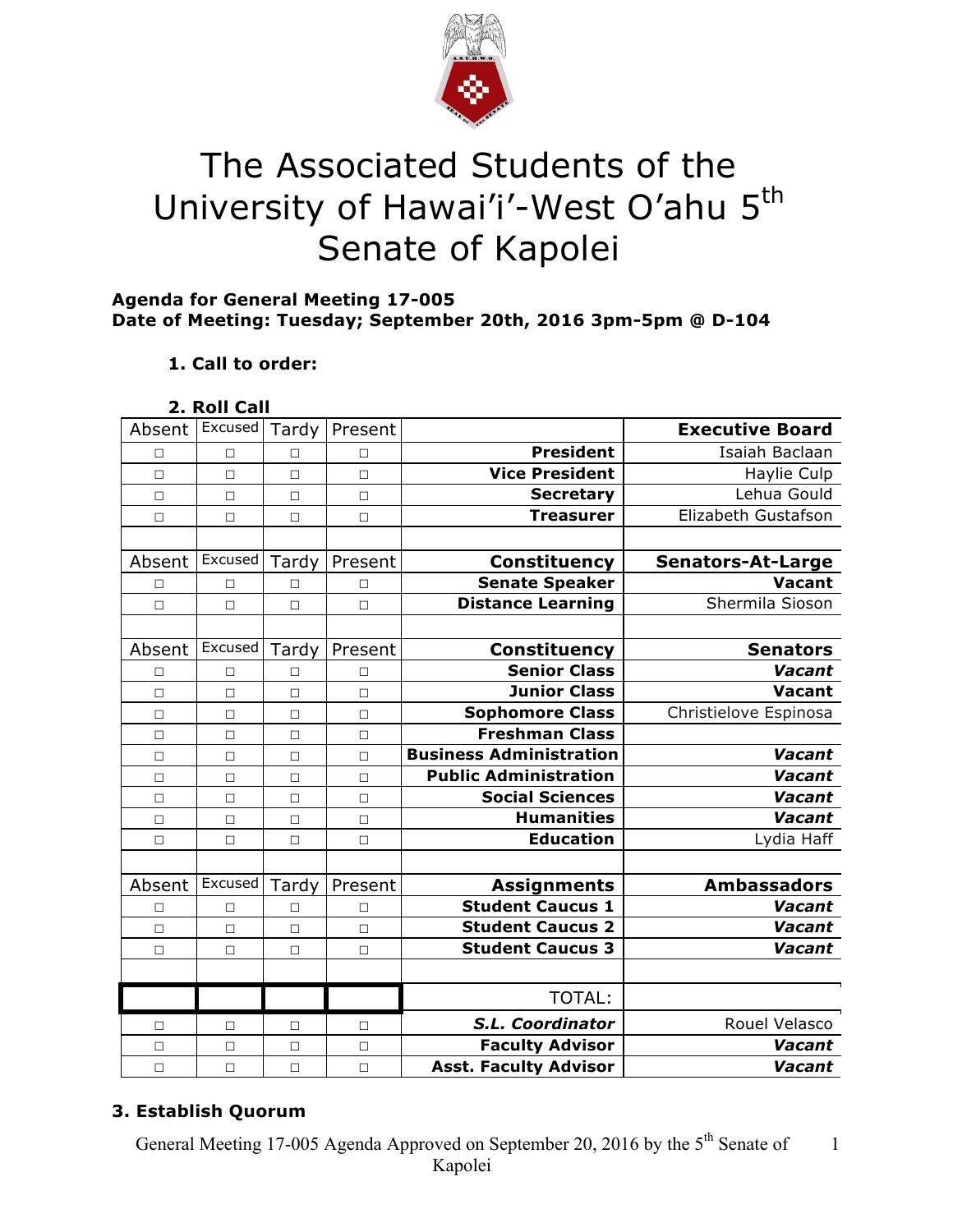#### 3.1 Quorum Established? Yes

#### **4. Open Forum Guest**

#### **5. Approval of Agenda and Minutes**

- 5.1 Minutes for Meeting 17-004 Motion: Second: Vote:
- 5.2 Agenda for Meeting 17-005 Motion: Second: Vote:

#### **6. Internal Reports**

- 6.1 President
- 6.2 Vice President
- 6.3 Secretary
- 6.4 Treasurer
- 6.5 Advisors
- 6.6 *Standing Committee Reports*
- 6.6.1 Budget & Finance
- 6.6.2 Activities
- 6.6.3 Legislative
- 6.7 *Ad Hoc Committee Reports*
- 6.7.1 Noeau Funding Ad Hoc Committee
- 6.8 *Senators Report*
- 6.8.1 Senate Speaker **N/A**
- 6.8.1 Distance Learning
- 6.8.2 Senior Class **N/A**
- 6.8.3 Junior Class **N/A**
- 6.8.4 Sophomore Class
- 6.8.5 Freshman Class **N/A**
- 6.8.6 Business Administration Division **N/A**
- 6.8.7 Public Administration Division **N/A**
- 6.8.8 Social Sciences Division **N/A**
- 6.8.9 Humanities Division **N/A**
- 6.8.10 Education Division
- 6.9 Caucus Ambassadors Report **N/A**
- 6.10 *Campus Committees Report*
- -Communications Committee
- -Transportation Committee
- -Technology Committee
- -Health Committee
- -Strategic Planning Committee
- -Chancellors Search Committee

General Meeting 17-005 Agenda Approved on September 20, 2016 by the 5<sup>th</sup> Senate of 2